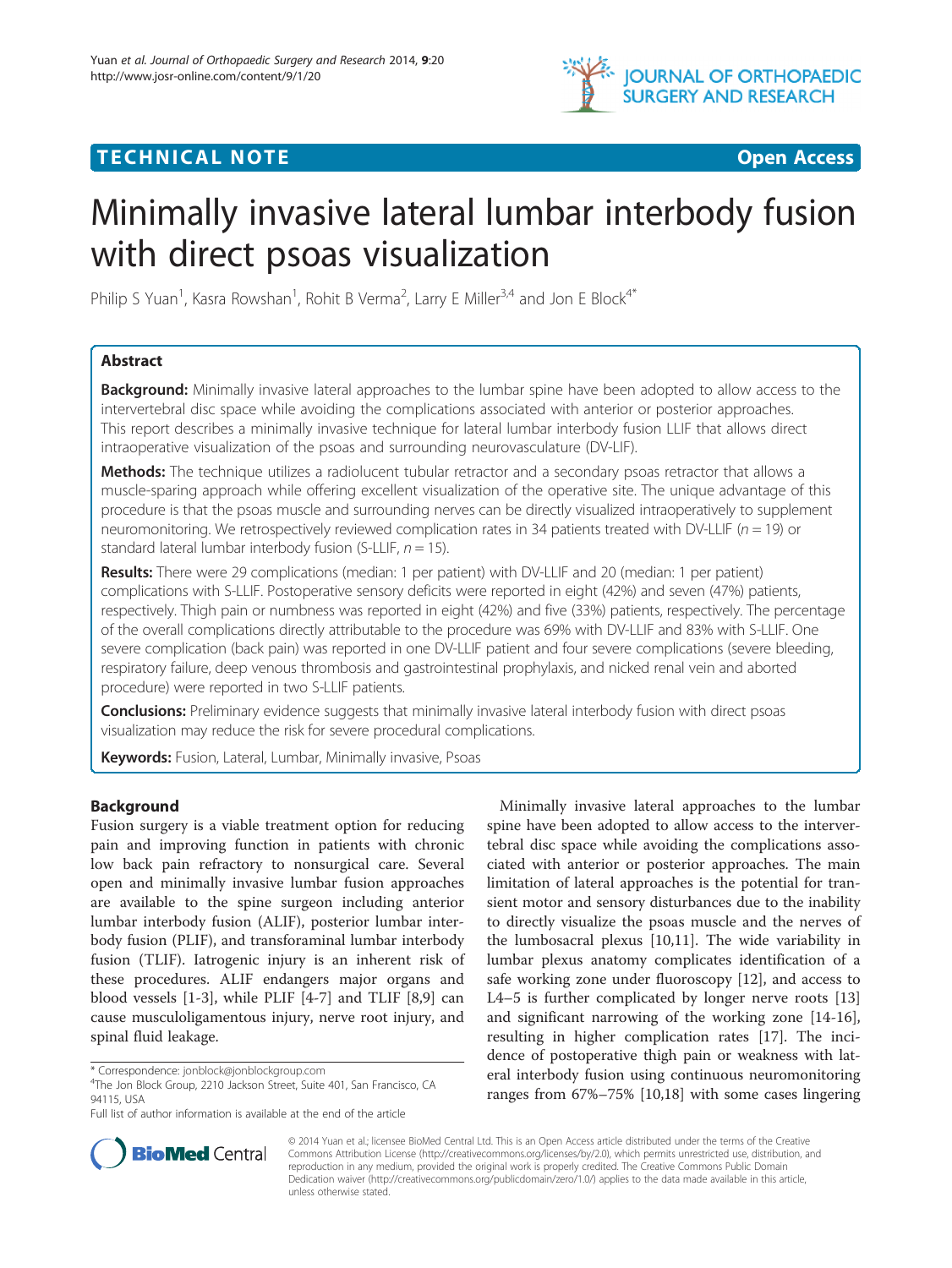for 1 year or more [\[10\]](#page-3-0). Even in patients with no significant changes in electromyographic response, motor deficits following transpsoas fusion have been reported in 24% of patients [\[10](#page-3-0)]. Lateral approaches for lumbar interbody fusion that allow direct visualization of the psoas and surrounding nerves may improve patient safety.

### **Methods**

This report describes a minimally invasive technique for lateral interbody fusion (DV-LLIF) that allows direct intraoperative visualization of the psoas and surrounding neurovasculature (VEO Lateral System, Baxano Surgical, Raleigh, NC, USA). This technique utilizes a radiolucent tubular retractor and an internal psoas retractor that allows a muscle-sparing approach while offering excellent visualization of the operative site [\[19\]](#page-3-0).

With the patient in the lateral decubitus position, true anteroposterior and lateral fluoroscopic images are obtained. A 3-cm anteroposterior incision is made over the center of the disc space, and dissection is continued deep to the external oblique fascia. The muscle layers of the abdominal wall are longitudinally separated with blunt instruments to access the retroperitoneal space. The surgical corridor is then established using sequential blunt dilators inserted through the retroperitoneal space and onto the surface of the psoas muscle. Once correct retractor position is confirmed with fluoroscopy, a radiolucent tube (Figure 1) is inserted, the dilators are removed, and a lateral fluoroscopic image confirms correct positioning over the disc space (Figure 2). At this point in the procedure, the psoas muscle and surrounding nerves can be directly visualized (Figure 3). Dissection continues in the anteroposterior direction to the level of the disc (Figure [4](#page-2-0)). The nerve roots may be directly visible through the tube prior to and during dissection. Depending of the level treated, the sensory root may be observed traversing the surface of the muscle, while the motor



Figure 1 Fixed radiolucent tube allows for direct psoas visualization and improves fluoroscopic visibility.



tube positioning directly over disc space.

roots are most commonly observed to the posterior. Two hand-held blades and an inner sleeve are used to retract the psoas muscle to the level of the disc an annulotomy is performed (Figure [5\)](#page-2-0). Discectomy and endplate preparation are then completed using standard instruments. Autogenous bone graft material is packed inside a PEEK implant, which is inserted into the disc space. Final anteroposterior and lateral images are taken, all instrumentation is removed, and the wound is closed in the standard fashion. The technique is indicated for use with supplemental fixation devices, which may be selected at the surgeon's discretion.



Figure 3 Direct psoas and nerve visualization.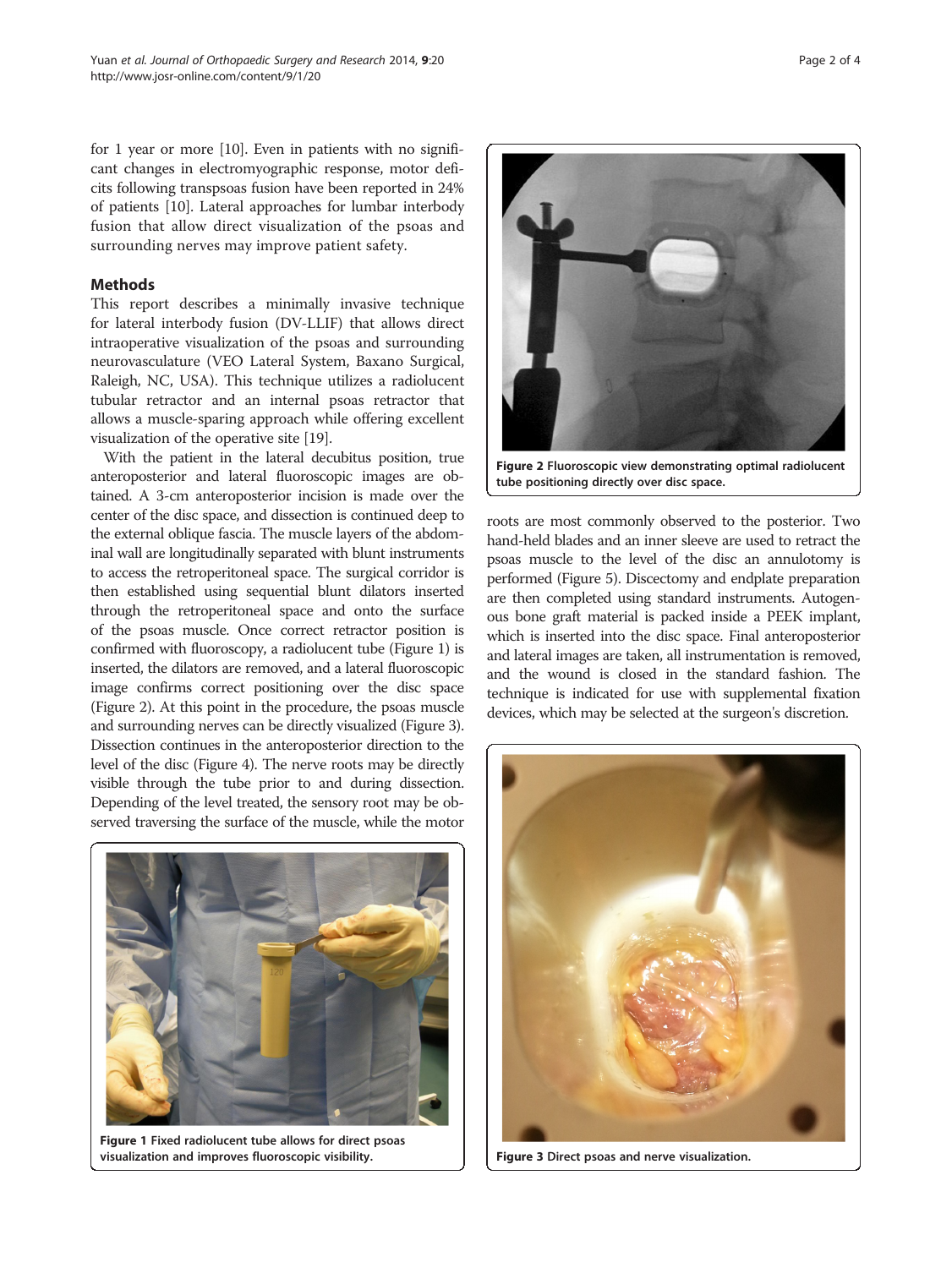<span id="page-2-0"></span>

Figure 4 Manual psoas dissection.

### Results and discussion

The evidence that direct visualization of the psoas during LLIF reduces iatrogenic complications is limited, yet promising. We retrospectively reviewed 34 cases (Table 1) treated with DV-LLIF  $(n = 19)$  or (S-LLIF,  $n = 15$ ) for degenerative disc disease. Following IRB approval at each center, retrospective chart reviews were performed at four centers with experience in both techniques for consecutive patients treated with DV-LLIF or S-LLIF between October 2011 and August 2013.

All complications, regardless of severity, were recorded into a pre-defined database (Table 2). Complications were categorized as mild, moderate, or severe. A mild complication was transient or caused mild discomfort, required no intervention/therapy, and did not interfere with the normal activities. A moderate complication caused some limitation in activity, which may have required assistance, and no or



Figure 5 Lateral fluoroscopic image of fully-assembled DV-LIF retractor.

|                          | Table 1 Baseline characteristics of 34 cases treated with |  |  |
|--------------------------|-----------------------------------------------------------|--|--|
| <b>DV-LLIF or S-LLIF</b> |                                                           |  |  |

| Variable                                                                | <b>DV-LLIF</b><br>$n = 19$ | <b>S-LLIF</b><br>$n = 15$ | P value           |
|-------------------------------------------------------------------------|----------------------------|---------------------------|-------------------|
| Male gender, n (%)                                                      | 6 (32)                     | 11(73)                    | 0.04 <sup>a</sup> |
| Age, year, median (IQR)                                                 |                            | 65 (53-70) 66 (53-74)     | $0.87^{b}$        |
| Body mass index, kg/m <sup>2</sup> , median (IQR) 29 (23-34) 27 (22-29) |                            |                           | $0.27^{b}$        |

<sup>a</sup>Fisher's exact test; <sup>b</sup>Mann-Whitney U test. IQR interquartile range.

minimal intervention/therapy was required. A severe complication caused marked limitation in activity, interrupted usual daily activity, and required medical intervention/ therapy.

There were 29 complications (median, 1.0 per patient) with DV-LLIF and 20 (median, 1.0 per patient) complications with S-LLIF. Postoperative sensory deficits were reported in eight (42%) and seven (47%) patients, respectively. Thigh pain or numbness was reported in eight (42%) and five (33%) patients, respectively. The percentage of overall complications directly attributable to the procedure was 69% with DV-LLIF and 83% with S-LLIF. A severe complication (back pain at day 70) was reported in one (5%) patient with DV-LLIF, while four severe complications (severe bleeding, respiratory failure, deep venous thrombosis and gastrointestinal prophylaxis, and nicked renal vein and aborted procedure) were reported in two (13%) patients treated with S-LLIF. Median time to complication was 30 (IQR,  $11-61$ ) days with DV-LLIF and 24 (0-75) days with S-LLIF.

The reductions in procedural risks with DV-LLIF have been reported by others. Hardenbrook [[20](#page-3-0)] reported no nerve, vascular, or intra-abdominal injuries and one case of transient lower extremity weakness in 65 subjects (87 levels). Fleischer and colleagues [\[21](#page-3-0)] treated 27 patients with LLIF using direct visualization. All cases were technically successful and patients treated had lower complication rates compared to open fusion controls, including overall complications, pain, paresthesias, motor weakness, and need for thigh anesthesia.

| Table 2 Complications in 34 cases treated with DV-LLIF or |  |  |  |
|-----------------------------------------------------------|--|--|--|
| <b>S-LLIF</b>                                             |  |  |  |

| <b>Complication data</b>                   | <b>DV-LLIF</b><br>$n = 19$ | <b>S-LLIF</b><br>$n = 15$ | P value          |
|--------------------------------------------|----------------------------|---------------------------|------------------|
| Patients with any<br>complication, n (%)   | 15 (79)                    | 12 (80)                   | $0.64^{\circ}$   |
| Complications per patient,<br>median (IQR) | $1.0(0.5-1.5)$             | $1.0(1.0-2.0)$            | 025 <sup>b</sup> |
| Severity, n                                |                            |                           |                  |
| Mild                                       | 19                         | 11                        |                  |
| Moderate                                   | 9                          | 5                         |                  |
| Severe                                     |                            | 4                         | $0.10^{4,C}$     |

<sup>a</sup>Fisher's exact test; <sup>b</sup>Mann-Whitney U test; <sup>c</sup>P value calculated for severe complications. IQR interquartile range.